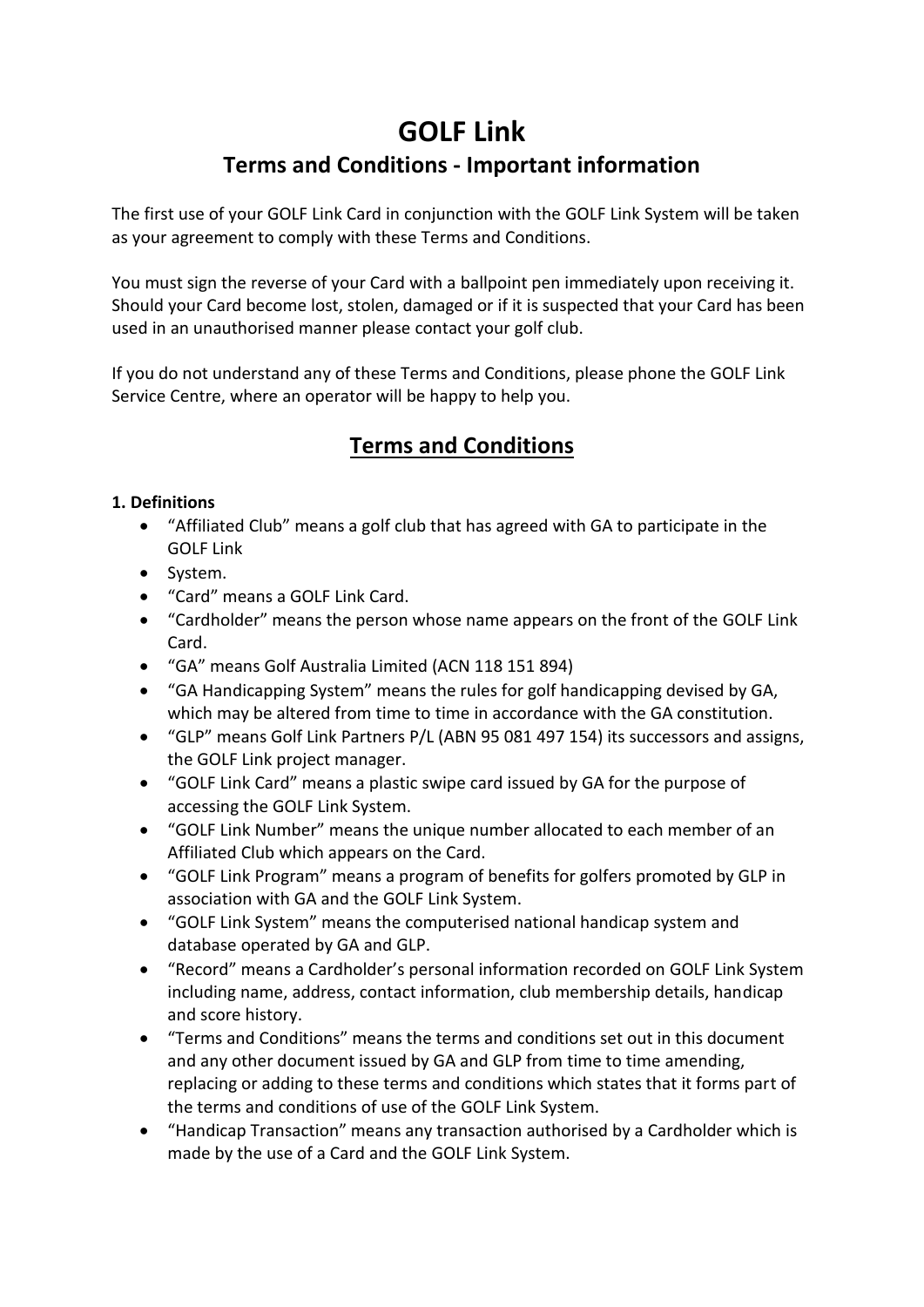"Unauthorised Handicap Transaction" means a transaction made by the use of a Card and the GOLF Link System which is made without the Cardholder's authorisation.

### **2. Application of Terms and Conditions**

**2.1** These Terms and Conditions apply to the GOLF Link Card from the date that the Card is first used in conjunction with the GOLF Link System.

**2.2** Cardholders cannot assign any rights under these Terms and Conditions.

### **3. Use of Card**

**3.1** The Card may be used to effect Handicap Transactions at any Affiliated Club. **3.2** The Card may be used as identification by the Cardholder when visiting an Affiliated Club.

**3.3** The Card may be used as identification by the Cardholder when purchasing goods and/or services as part of the GOLF Link Program. Subject to any applicable law, neither GA nor GLP is responsible for any liability, loss, expense, or inconvenience a Cardholder may suffer or incur in respect of goods and/or services purchased in connection with the GOLF Link Program.

**3.4 A** Card must not be used:

**3.4.1** by any person, for Handicap purposes, other than a person whose name appears on the Card;

**3.4.2** if determined by GA to be expired or cancelled.

**3.5** Any dispute or matter relating to:

**3.5.1** a Cardholder's handicap is to be resolved between the Cardholder and the Affiliated Club and/or GA (as appropriate), and then notified by the Cardholder to the GOLF Link Service Centre.

**3.5.2** the interpretation or application of these Terms and Conditions, the GOLF Link System or the use of a Card, that is not covered by 3.5.1 shall be resolved by GA, whose determination is final and binding on all affected persons.

**3.6 A** Cardholder may cancel a Card at any time. Such cancellation will take effect from the time notification is received by the GOLF Link Service Centre of the cancellation. Cancelled Cards must be cut in half and sent to the GOLF Link Service Centre upon the request of GA or GLP.

**3.7** GA may cancel a Card where it believes that the Card is being abused or it believes these Terms and Conditions are being breached by a Cardholder. Such cancellation takes effect from a time specified by GA, and the Cardholder shall be notified by GA as soon as possible.

# **4. Use of the GOLF Link Number**

The GOLF Link Number may be used by a Cardholder or the Cardholder's immediate family as identification when purchasing goods and/or services as part of the GOLF Link Program.

# **5. Lost, Damaged, etc. Cards**

Where a Card is lost, stolen, damaged or the Cardholder suspects that an Unauthorised Handicap Transaction has occurred, the Cardholder must immediately notify their golf club. Upon notification, the Card will be cancelled and a replacement Card issued. GA reserves the right to charge a fee for the replacement Cards. The issue and use of any replacement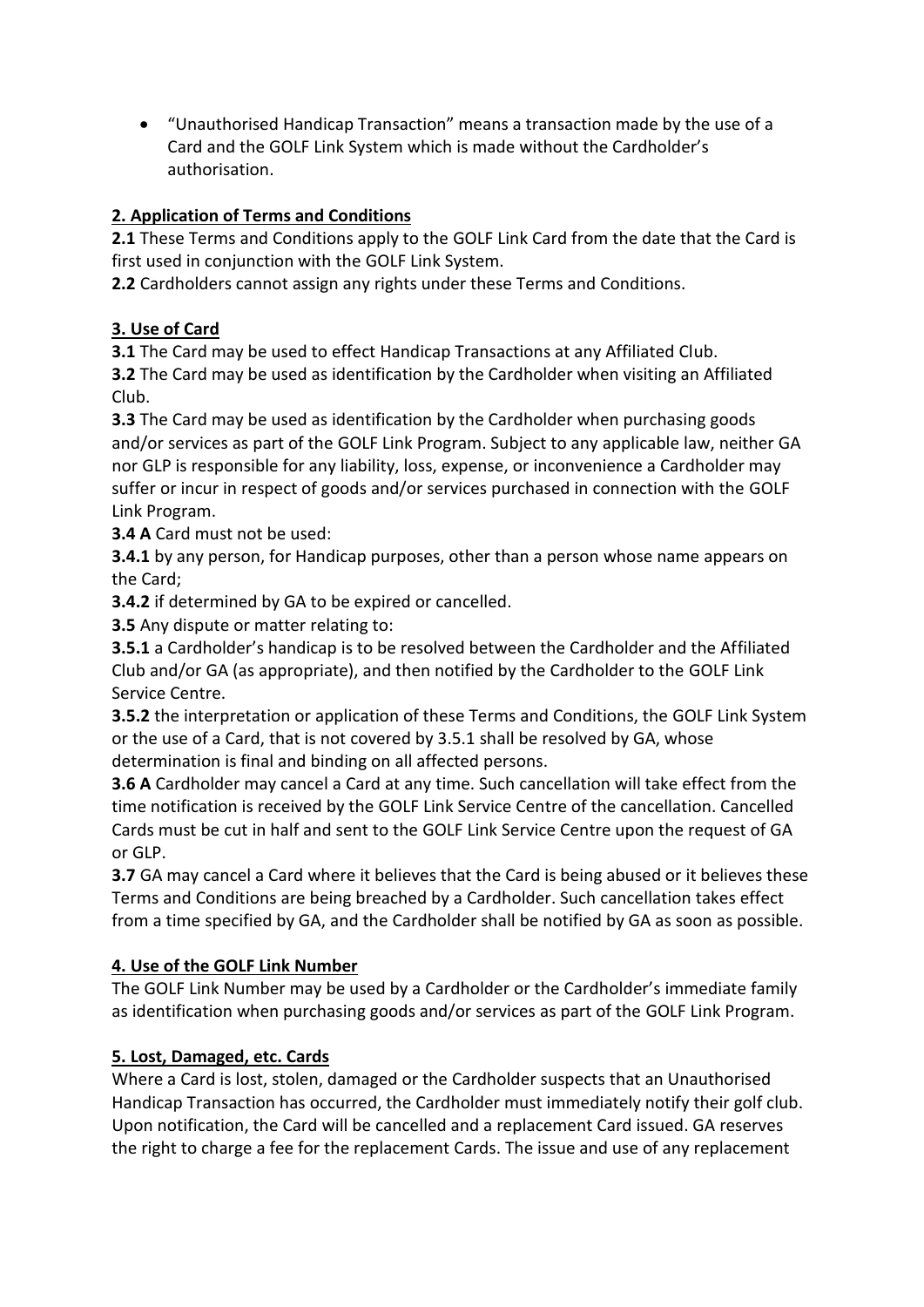Card is subject to these Terms and Conditions. Neither GA nor GLP is responsible for any liability,

loss, expense or inconvenience a Cardholder may suffer or incur in respect of a Card that has been lost, stolen, damaged or used to process an Unauthorised Handicap Transaction, whether that liability, loss, expense or inconvenience is suffered or incurred before or after notification to your golf club.

#### **6. Property in the Card**

**6.1** The GOLF Link Card shall remain the property of GA.

**6.2** The Card and the Golf Link number on the card must not be used for any golf-related purpose by the Cardholder:

**6.2.1** upon termination of membership of the Affiliated Club shown on the front of the GOLF Link Card

**6.2.2** where a Card has been previously reported lost, stolen or damaged upon it subsequently being found;

**6.2.3** when the Card is cancelled by GA.

#### **7. Communications**

**7.1** The Cardholder acknowledges that from time to time it may be necessary for GA, or its agents or its authorised representatives to communicate with Affiliated Clubs and third parties for the efficient operation of the GOLF Link System and GOLF Link Programs. The Cardholder authorises GA, or its agents to divulge information contained in the Cardholder's Record to Affiliated Clubs and third parties for the purposes of administering of GOLF Link System and the GOLF Link Programs.

**7.2** Subject to 7.1, a Cardholder's Record will not be divulged to any third parties except with the consent of the Cardholder.

#### **8. Verification of Club Membership**

**8.1** It is the Cardholder's responsibility to nominate a home club and communicate this decision to all clubs of which the Cardholder is a member.

**8.2** The GOLF Link System contains details of Affiliated Club membership as supplied by the Affiliated Club. Neither GA nor GLP is responsible for any liability, loss, expense or inconvenience a Cardholder may suffer or incur as a result of errors or inconsistencies in membership data supplied by Affiliated Clubs, or relied upon by GA or GLP in any other manner or situation.

#### **9. Validity of Handicaps**

**9.1** All handicaps contained within the GOLF Link System have been calculated in accordance with the GA Handicap System.

**9.2** Cardholders will comply with the GA Handicap System as issued and amended from time to time and also with any rules and/or procedures applied by the Affiliated Club at which a round is played. Neither GA or GLP is responsible for any liability, loss, expense or inconvenience suffered or incurred by a Cardholder where either an Affiliated Club or the Cardholder has failed to submit score and/or competition information in accordance with the GA Handicap System, specific club rules and/or procedures or the GOLF Link System operating procedures.